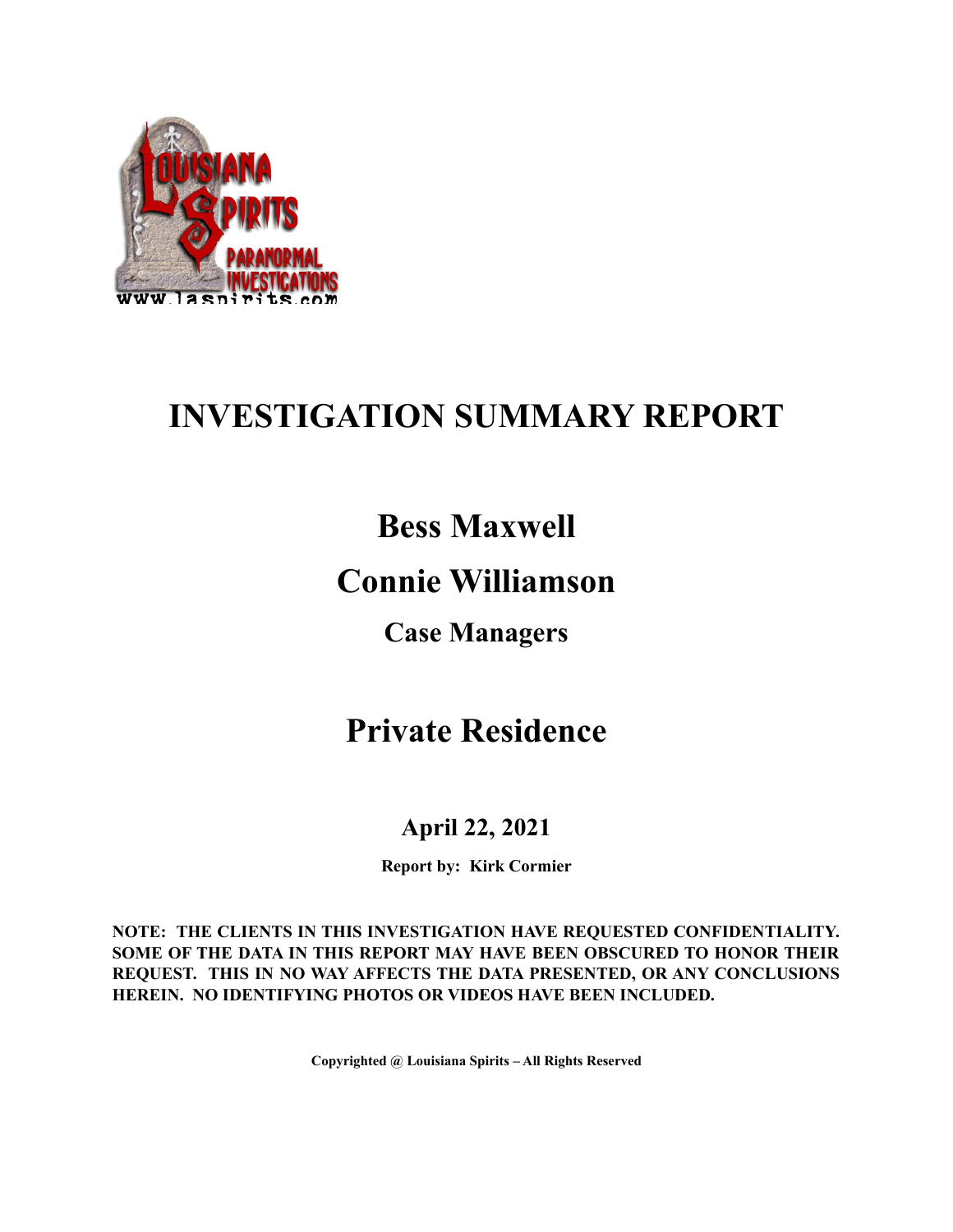# **Location and Experiences**

The residence is a mobile home located in a rural area of Lincoln Parish near Choudrant, LA. Two brothers of a young age now are the only occupants as their father has passed recently. The older of the brothers has experienced what he believes to be paranormal activity including unusual sounds, movement of objects, shadows, and unusual fearful behavior from a small house dog.

# **INVESTIGATION**

**Date of Investigation**: April 22, 2021

**Participants**: Bess Maxwell, Connie Williamson,

Kirk Cormier

**Equipment**: Digital Recorders, Spirit Box, Full Spectrum

GoPro Cameras, Boo Bear

**Personal Experiences**: There were no reported personal

#### experiences

**Investigation**: The investigation began around 8:00 pm with the older brother (client) in attendance. The investigation was confined to the living room and kitchen at the request of the client. EMF readings were unremarkable throughout the area investigated. Digital recordings were made and attempts to elicit responses using recorders and the spirit box/portal. The Boo Bear was also employed, and a couple of times referred to being tickled which may have indicated some paranormal contact. Several things of note were captured on recorders after review. The client reported that he believed the spirit present may be that of a young child and produced a pair of child's sandals he had found it the home. The instigation was ended at approximately 10:30 pm.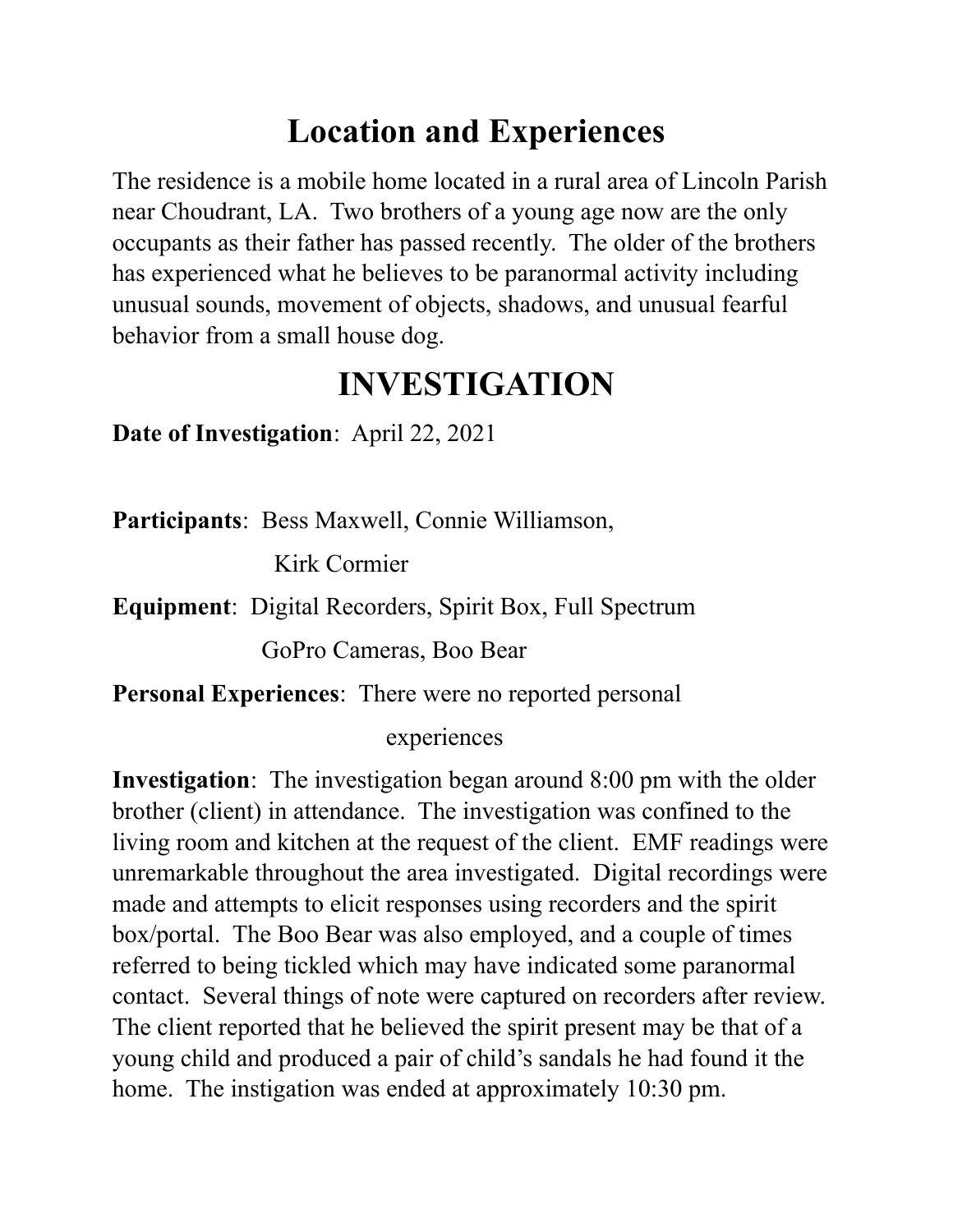### **Model P-SB7 Spirit Box:**

Bess asks, "How many spirits?" the answer sounds like "four spirits"

#### **EVP's and and Audio Recordings:**

Not and EVP but Connie captured the low growl of the small dog present. He may have been sensing something we could not see or hear.

Not an EVP but Connie captured the Boo Bear giving a response that requires some physical contact to produce.

EVP of a child's voice talking over Kirk's voice

EVP of a child's voice saying "Mommy"

#### **Conclusions**